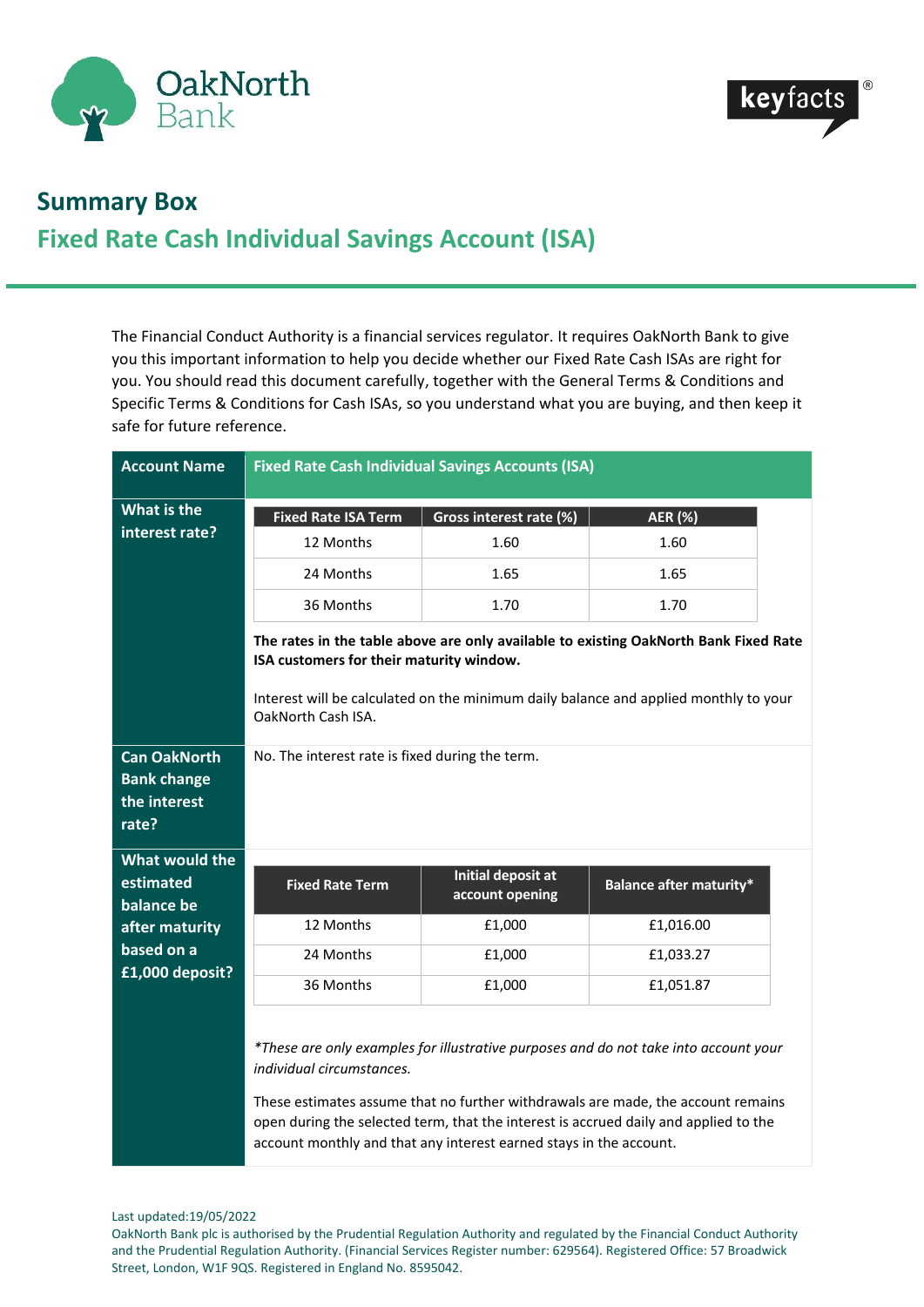

| How do I open<br>and manage my<br>account? | Our accounts are available to individuals, aged 18 or over, who are UK residents (i.e.<br>England, Wales, Northern Ireland and Scotland). Also, you must have a personal UK<br>bank or building society account that allows transfers to be made to and from it.<br>To reinvest your savings with us, log in to online banking here or via the OakNorth<br>mobile banking app.<br>The minimum deposit required to reinvest into a new account is £1. You can make as<br>many new deposits as you like within 30 days of your account approval, up to the<br>current tax year allowance for ISAs set by HMRC. In addition, or alternatively, you may<br>transfer existing Cash ISAs from other providers into this account. We're only able to<br>accept electronic Cash ISA transfers from the ISA providers listed in our online<br>application. These limits are subject to HM Revenue & Customs rules.<br>You can transfer Cash ISA balances from the current tax year as well as previous tax<br>years. Please note, if you have already contributed to your Cash ISA in the current tax<br>year and would like to transfer from the current tax year's allowance, you must<br>transfer the full amount. The maximum amount (excluding interest) that you may hold<br>on deposit with us across all types of accounts is £500,000. |                                                                                                                                                                                                                                                            |  |  |
|--------------------------------------------|----------------------------------------------------------------------------------------------------------------------------------------------------------------------------------------------------------------------------------------------------------------------------------------------------------------------------------------------------------------------------------------------------------------------------------------------------------------------------------------------------------------------------------------------------------------------------------------------------------------------------------------------------------------------------------------------------------------------------------------------------------------------------------------------------------------------------------------------------------------------------------------------------------------------------------------------------------------------------------------------------------------------------------------------------------------------------------------------------------------------------------------------------------------------------------------------------------------------------------------------------------------------------------------------------------------------------------------|------------------------------------------------------------------------------------------------------------------------------------------------------------------------------------------------------------------------------------------------------------|--|--|
|                                            |                                                                                                                                                                                                                                                                                                                                                                                                                                                                                                                                                                                                                                                                                                                                                                                                                                                                                                                                                                                                                                                                                                                                                                                                                                                                                                                                        |                                                                                                                                                                                                                                                            |  |  |
|                                            |                                                                                                                                                                                                                                                                                                                                                                                                                                                                                                                                                                                                                                                                                                                                                                                                                                                                                                                                                                                                                                                                                                                                                                                                                                                                                                                                        |                                                                                                                                                                                                                                                            |  |  |
|                                            |                                                                                                                                                                                                                                                                                                                                                                                                                                                                                                                                                                                                                                                                                                                                                                                                                                                                                                                                                                                                                                                                                                                                                                                                                                                                                                                                        |                                                                                                                                                                                                                                                            |  |  |
|                                            | Upon account approval, you will have 30 calendar days to fund your account via a new<br>deposit and/or Cash ISA transfer, otherwise your account will expire and be closed.                                                                                                                                                                                                                                                                                                                                                                                                                                                                                                                                                                                                                                                                                                                                                                                                                                                                                                                                                                                                                                                                                                                                                            |                                                                                                                                                                                                                                                            |  |  |
|                                            | Once you activate online banking, your account can be managed by logging into the<br>OakNorth mobile banking app or the 'My Account' section of our website.<br>Alternatively, you can contact us by email, by phone, or by writing to us. Please refer<br>to our website for our contact details.                                                                                                                                                                                                                                                                                                                                                                                                                                                                                                                                                                                                                                                                                                                                                                                                                                                                                                                                                                                                                                     |                                                                                                                                                                                                                                                            |  |  |
| <b>Can I withdraw</b><br>money?            | Yes. You can withdraw funds (partial or full) from your Fixed Rate Cash ISA by logging<br>into the OakNorth mobile banking app or through the 'My Account' section of our<br>website.                                                                                                                                                                                                                                                                                                                                                                                                                                                                                                                                                                                                                                                                                                                                                                                                                                                                                                                                                                                                                                                                                                                                                  |                                                                                                                                                                                                                                                            |  |  |
|                                            | Your money can be returned to your nominated account or transferred to another ISA<br>provider. Please note, if you would like to transfer your ISA out, you will need to<br>contact your new ISA provider and instruct them to request a transfer from us.<br>There is a minimum withdrawal amount of £1.                                                                                                                                                                                                                                                                                                                                                                                                                                                                                                                                                                                                                                                                                                                                                                                                                                                                                                                                                                                                                             |                                                                                                                                                                                                                                                            |  |  |
|                                            |                                                                                                                                                                                                                                                                                                                                                                                                                                                                                                                                                                                                                                                                                                                                                                                                                                                                                                                                                                                                                                                                                                                                                                                                                                                                                                                                        |                                                                                                                                                                                                                                                            |  |  |
|                                            | There will be a withdrawal charge (if the withdrawal is made after the cooling off<br>period of 14 days) depending on the term taken, as shown below.                                                                                                                                                                                                                                                                                                                                                                                                                                                                                                                                                                                                                                                                                                                                                                                                                                                                                                                                                                                                                                                                                                                                                                                  |                                                                                                                                                                                                                                                            |  |  |
|                                            | <b>ISA Deposit Term</b>                                                                                                                                                                                                                                                                                                                                                                                                                                                                                                                                                                                                                                                                                                                                                                                                                                                                                                                                                                                                                                                                                                                                                                                                                                                                                                                | <b>Early Withdrawal Charge</b>                                                                                                                                                                                                                             |  |  |
|                                            | 12 Months                                                                                                                                                                                                                                                                                                                                                                                                                                                                                                                                                                                                                                                                                                                                                                                                                                                                                                                                                                                                                                                                                                                                                                                                                                                                                                                              | 90 days of interest on the amount withdrawn                                                                                                                                                                                                                |  |  |
|                                            | 24 Months                                                                                                                                                                                                                                                                                                                                                                                                                                                                                                                                                                                                                                                                                                                                                                                                                                                                                                                                                                                                                                                                                                                                                                                                                                                                                                                              | 180 days of interest on the amount withdrawn                                                                                                                                                                                                               |  |  |
|                                            | 36 Months                                                                                                                                                                                                                                                                                                                                                                                                                                                                                                                                                                                                                                                                                                                                                                                                                                                                                                                                                                                                                                                                                                                                                                                                                                                                                                                              | 270 days of interest on the amount withdrawn                                                                                                                                                                                                               |  |  |
|                                            | months, the account will be closed.                                                                                                                                                                                                                                                                                                                                                                                                                                                                                                                                                                                                                                                                                                                                                                                                                                                                                                                                                                                                                                                                                                                                                                                                                                                                                                    | We will deduct the charge from the balance in your account when the withdrawal is<br>made, and you therefore may get back less than you originally deposited. If after<br>withdrawing funds, the balance goes to £0, and remains at £0 for a period of six |  |  |

Last updated: 19/05/2022

OakNorth Bank plc is authorised by the Prudential Regulation Authority and regulated by the Financial Conduct Authority and the Prudential Regulation Authority. (Financial Services Register number: 629564). Registered Office: 57 Broadwick Street, London, W1F 9QS. Registered in England No. 8595042.